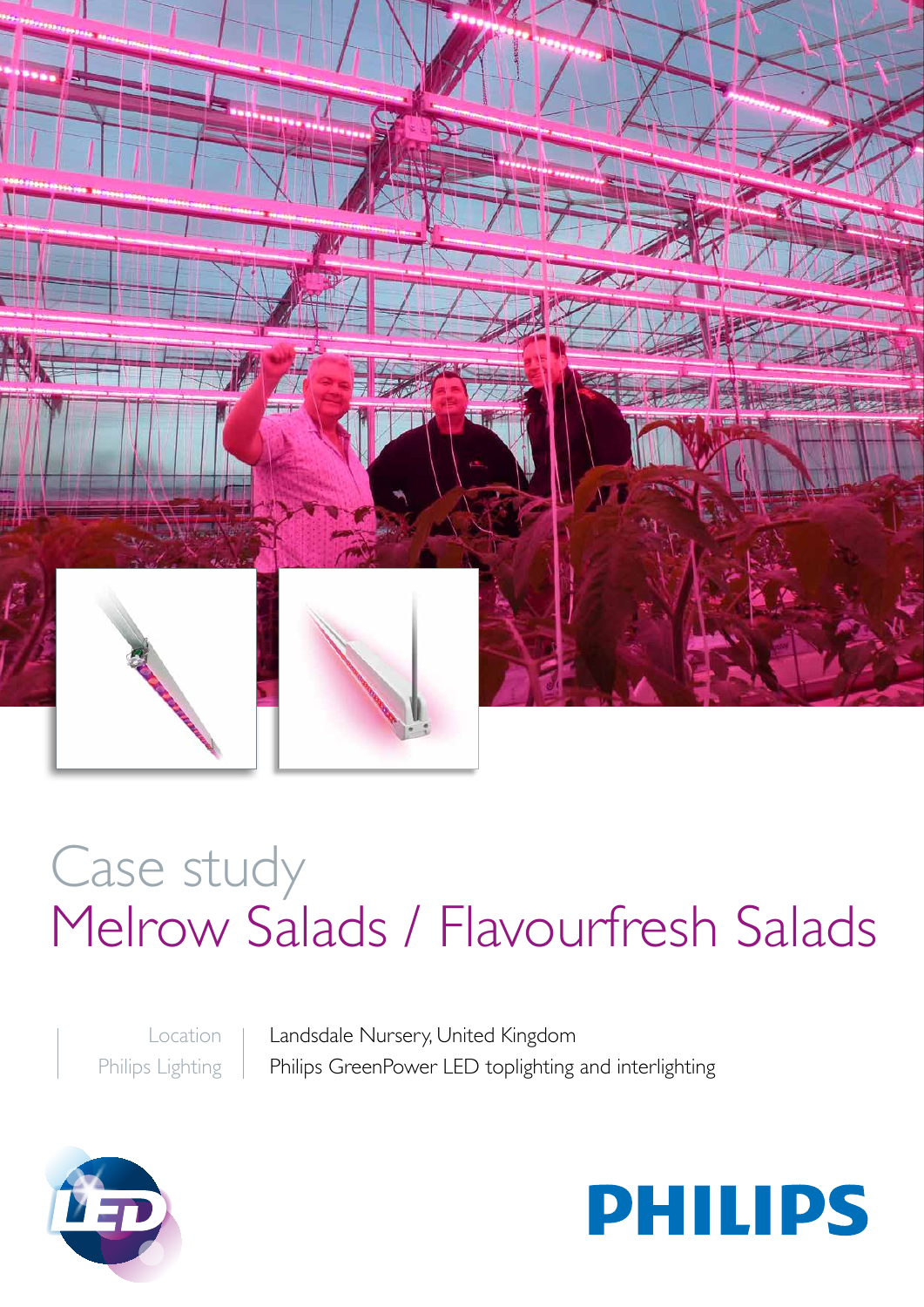

"This lighting installation will allow us to extend the UK season, improving consistency in flavour and increasing the yield of specialty tomatoes"

*Andy Roe Grower Manager, Flavourfresh Salads*



# **Background**

Lancashire-based Melrow Salads has a recognized track record of varietal development and trialling of crop production technologies. They are recognized as a leading supplier of protected salads to the retail and processing industries. There has been contact between Philips and the Flavourfresh Salads Landsdale Nursery site in Lancashire for several years. Two years ago some initial experiments with LED interlighting were conducted, but the involvement of Melrow took this to another level. After visiting the 3 ha project of Jami in Bergschenhoek, Netherlands, they were convinced about the potential benefits of LED interlighting. As far as toplighting is concerned, most of the greenhouses in the UK have lower ceilings than those in the Netherlands, so HPS lighting is not always an option.

# The challenge

The challenge that growers in the UK face is to be able to deliver healthy and tasty locally grown tomatoes to the supermarkets all year round. With the cost of energy ever increasing, it is important that the correct source of light energy is selected to provide the maximum return in terms of crop yield and quality per kW of energy. Addressing this issue, Melrow Salads is trialling the Philips hybrid LED top/interlighting system on a small cherry-type tomato cultivar (30-35 gr fruit weight) at Flavourfresh Salads' Lansdale Nursery site this winter. This is the first tomato trial using 100% LED lighting (both top and interlighting) and daylight in the UK. By utilizing the expertise offered by Philips, Cambridge HOK and the Flavourfresh production team led by Growing Manager Andy Roe, Melrow are hoping to take the outcome of their research into the commercial environment.

## The solution

Philips' horticultural lighting solutions are based on years of experience and close co-operation with the horticultural world. Successful field tests with growers and breeders around the globe have provided unparalleled knowledge of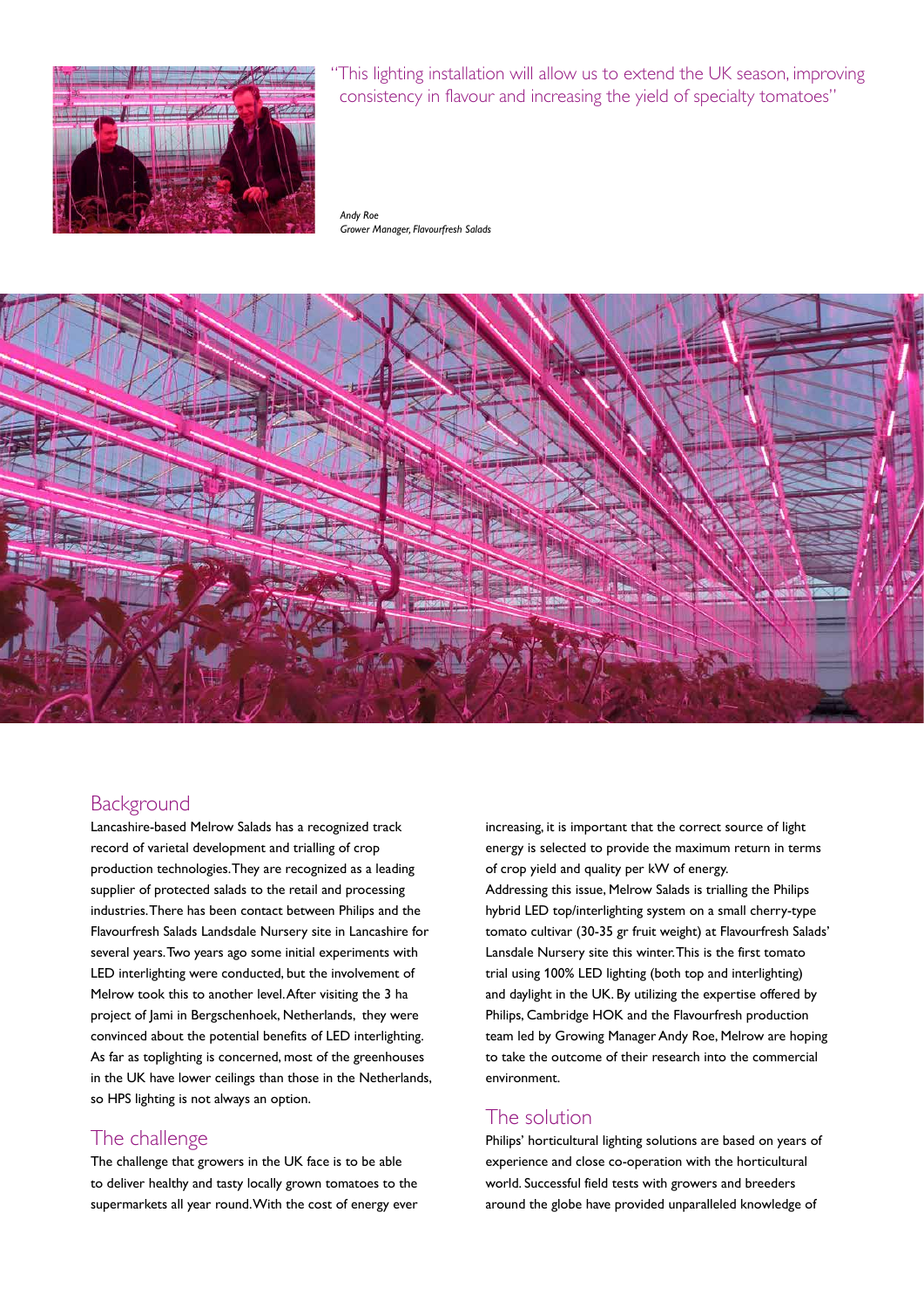The aim is to learn about the opportunities and potential to extend the season, improve consistency in flavour and increase the yield of specialty tomatoes



#### Facts

Horticulturalist / grower Melrow Salads / Flavourfresh Salads Sector Greenhouse Crop Tomato Location Landsdale Nursery, United Kingdom **Solution** Philips GreenPower LED toplighting and interlighting Philips LED Horti Partners Cambridge HOK **Objective** 

To achieve a high production of healthy and tasty locally grown tomatoes using energy-efficient lighting

the growth effects of lighting on different crops throughout their growth cycle. This has allowed Philips to create a unique approach to lighting with specific 'light recipes' that can be tailored to meet the unique needs of every grower. The solution installed at Landsdale Nursery consists of Philips GreenPower LED interlighting modules in two rows (delivering 110 µmol/m<sup>2</sup>/s) and Philips GreenPower LED toplighting modules (delivering 112 µmol/m2 /s). Installation was carried out by Philips' LED Horti Partner in the UK, Cambridge HOK.

### **Benefits**

a stronger truss.

The solution of using LED interlighting and two rows of toplighting combines the benefits of having efficient light and heat within the crop and having efficient light in the spectrum that is used efficiently by the plant from above. After two days of lighting the plant already looked stronger, with darker leaves, more purple anthocyanin in the head, and

The hybrid LED top/interlighting system also makes it possible for growers with low-ceiling greenhouses to keep the lighting on during the season without the negative effect of heat radiation, thus retaining more  $\mathsf{CO}_2$  in the greenhouse, which will lead to higher production.

"Philips creates a unique approach to lighting with specific 'light recipes' that can be tailored to meet the unique needs of every grower"